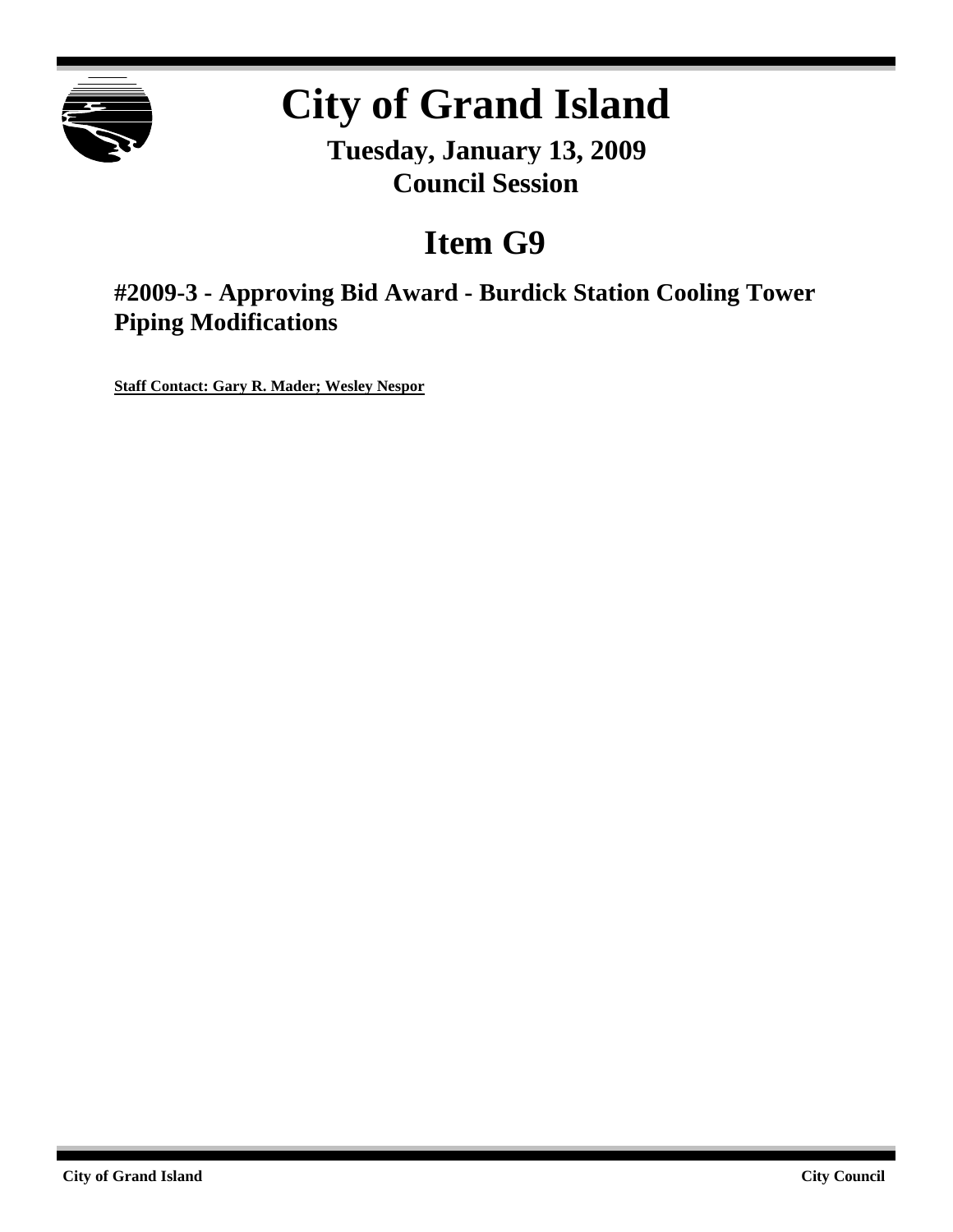## **Council Agenda Memo**

| From:                | Gary R. Mader, Utilities Director<br>Dale Shotkoski, City Attorney |
|----------------------|--------------------------------------------------------------------|
| <b>Meeting:</b>      | <b>January 13, 2009</b>                                            |
| Subject:             | <b>Burdick Cooling Tower Piping Modifications</b>                  |
| <b>Item</b> $\#$ 's: | $G-9$                                                              |
| <b>Presenter(s):</b> | Gary R. Mader, Utilities Director                                  |

#### **Background**

Unit 3 at the Burdick Station Power Plant utilizes a wooden structure cross flow cooling tower that was built in 1969. The existing cooling tower has lasted 38 years and was a survivor of the 1980 tornados, sustaining an indirect hit. The generating unit cooled by that tower was on-line at the time, and remained on-line for several days as power was slowly restored. The fan cylinder cones at the top of the tower were completely destroyed, and the tower structure received severe damage, including some damage that was not discovered until several months later. After tornado damage repair and nearly 40 years of weather exposure, the tower is no longer structurally sound. It is leaning to the south about five degrees from vertical and structural consultants advised that it was in danger of collapsing. Normal life expectancy for a wood cooling tower is 25-30 years. In order to maintain reliability of this generating unit, the cooling tower needs to be replaced. Bids for a replacement cooling tower were received in 2008 and the Council awarded the contract for the replacement tower on September 9, 2008 for \$1,015,050.

The replacement cooling tower is a counter flow design, which has a different inlet piping arrangement, requiring changes to existing piping. During the evaluation of the replacement cooling tower bids, utility engineering staff reviewed the cost of the piping modifications required to accommodate the use of the newer counter flow tower design verses the cross flow design. The cost total of the counter flow tower with associated piping changes is less than the \$1,500,000 cost to replace the existing tower with a cross flow structure design. Piping Modifications and Tower Construction are included in the Electric Department '08- '09 Budget.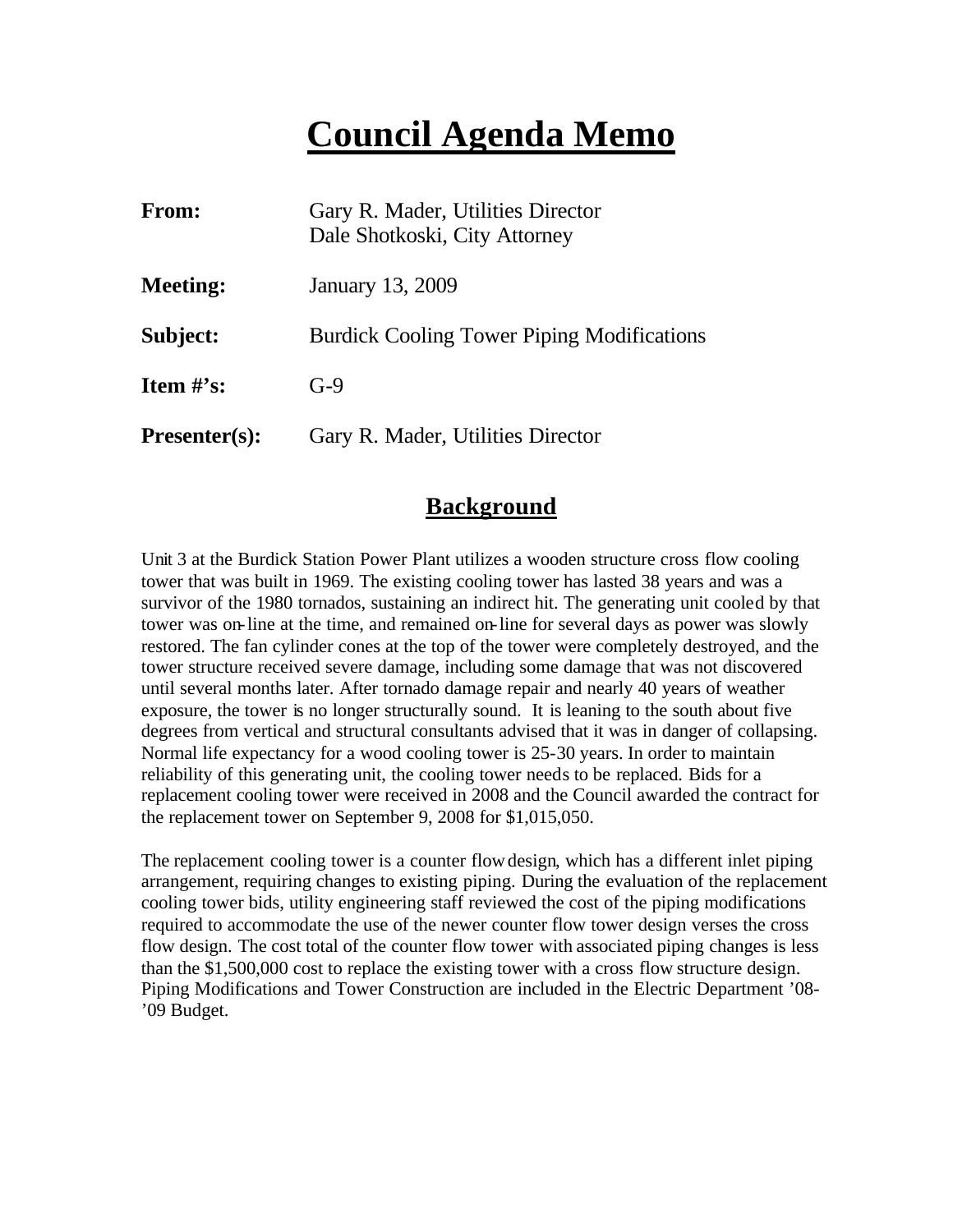## **Discussion**

The specifications for the Burdick Cooling Tower Piping Modifications were advertised and issued for bid in accordance with the City Purchasing Code. Bids were publicly opened on December 30, 2008. Only one bid was received. The engineer's estimate for this project was \$260,000.00.

| <b>Bidder</b>                  | <b>Bid Price</b> | Sales Tax  | Total Bid Price |
|--------------------------------|------------------|------------|-----------------|
| Judd Brothers Construction Co. | \$257,987.00     | \$8,138.00 | \$266,125.00    |

The bid was reviewed by utility engineering staff and is compliant with specifications and the base bid is less than the engineer's estimate.

## **Alternatives**

It appears that the Council has the following alternatives concerning the issue at hand. The Council may:

- 1. Move to approve
- 2. Refer the issue to a Committee
- 3. Postpone the issue to future date
- 4. Take no action on the issue

## **Recommendation**

City Administration recommends that the Council award the Contract for Burdick Cooling Tower Piping Modifications to Judds Brothers Construction Co. of Lincoln, NE, as the low response bidder, for a contract price of \$266,125.00.

## **Sample Motion**

Move to approve award of the bid of \$266,125.00 from Judds Brothers Construction Co. for the Burdick Cooling Tower Piping Modifications as submitted.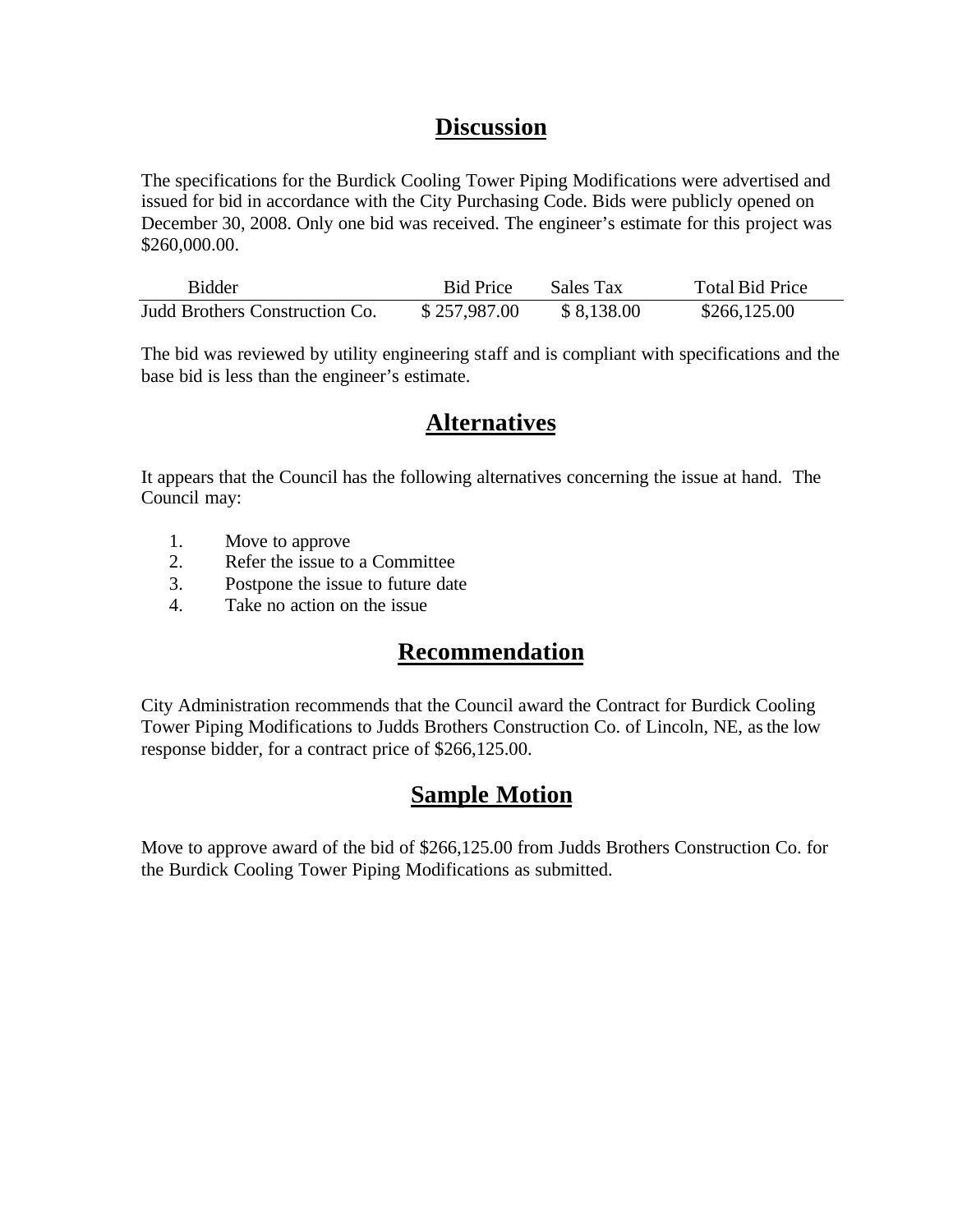#### *Purchasing Division of Legal Department* **INTEROFFICE MEMORANDUM**



Wes Nespor, Purchasing Agent

*Working Together for a Better Tomorrow, Today*

#### **BID OPENING**

| <b>BID OPENING DATE:</b> | December 30, 2008 at 11:15 a.m.                   |
|--------------------------|---------------------------------------------------|
| <b>FOR:</b>              | <b>Burdick Cooling Tower Piping Modifications</b> |
| <b>DEPARTMENT:</b>       | <b>Utilities</b>                                  |
| <b>ESTIMATE:</b>         | \$260,000.00                                      |
| <b>FUND/ACCOUNT:</b>     | 520                                               |
| <b>PUBLICATION DATE:</b> | <b>November 22, 2008</b>                          |

**NO. POTENTIAL BIDDERS: 4**

#### **SUMMARY**

| <b>Bidder:</b>       | <b>Judds Brothers Construction Co.</b> | <b>Core 10 Field Services</b> |  |
|----------------------|----------------------------------------|-------------------------------|--|
|                      | Lincoln, NE                            | Springfield, MO               |  |
| <b>Bid Security:</b> | <b>Inland Insurance Company</b>        |                               |  |
| <b>Exceptions:</b>   | <b>None</b>                            |                               |  |
| <b>Bid Price:</b>    |                                        |                               |  |
| <b>Material:</b>     | \$116,250.00                           | No Bid                        |  |

cc: Gary Mader, Utilities Director Bob Smith, Assist. Utilities Director Dale Shotkoski, City Attorney Wes Nespor, Purchasing Agent

**Labor: 141,737.00**

**Sales Tax: 8,138.00 Total Bid: \$266,125.00**

> Jeff Pederson, City Administrator Pat Gericke, Utilities Admin. Assist. Lynn Mayhew, PGS Karen Nagel, Utilities Secretary